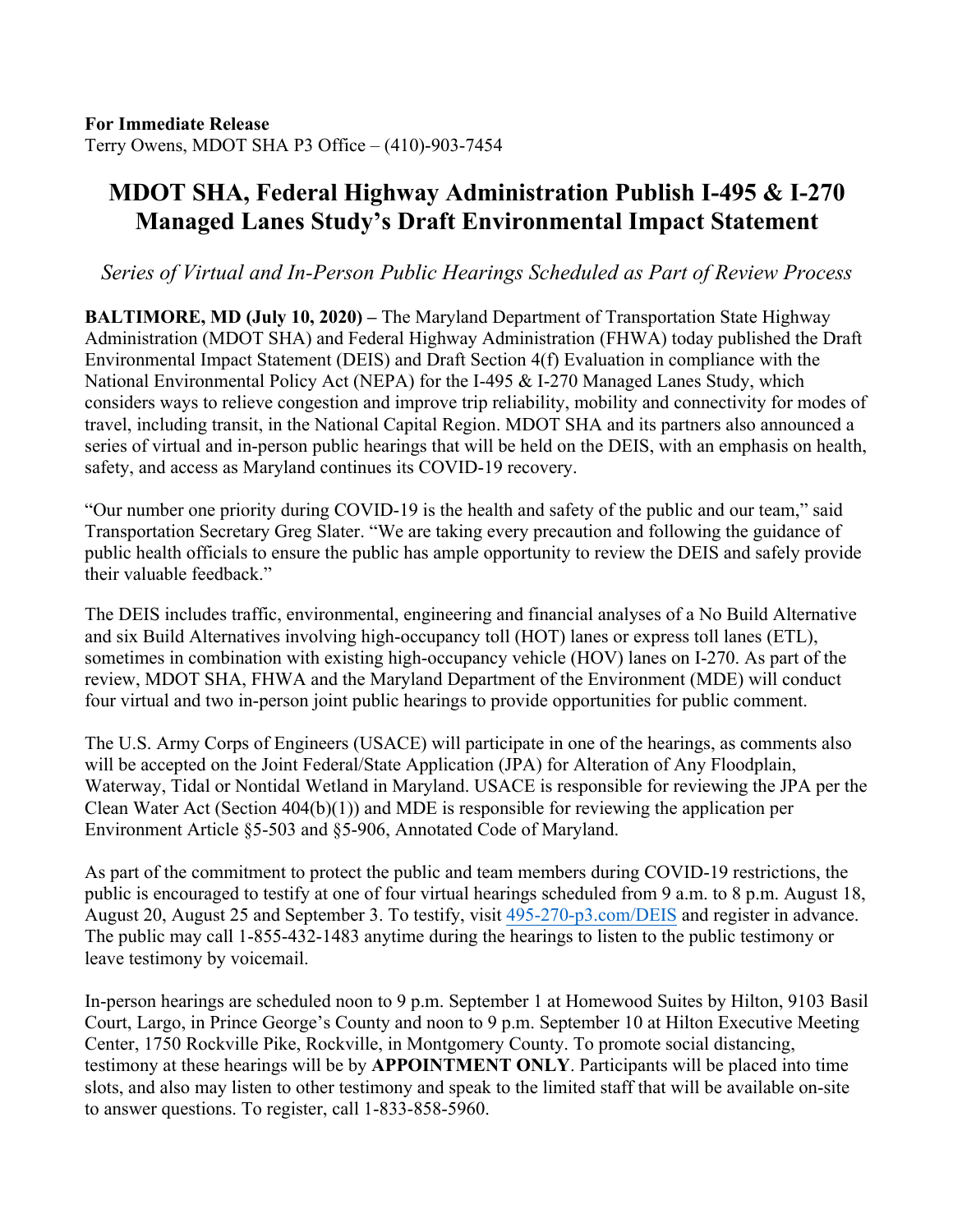At the in-person hearings, social distancing protocols will be strictly enforced, including a requirement for face coverings. Hand sanitizing stations will be in place and there will be limited capacity in the hearing rooms. The public also may call 1-855-432-1483 on in-person hearing dates to listen live and/or leave testimony by voicemail from noon to 9 p.m. Press \* to hear options.

Those testifying either virtually or in person will be given three minutes. Maryland Relay Service can assist teletype users at 7-1-1. Individuals requiring assistance to participate, such as an interpreter for hearing/speech difficulties or assistance with the English language, can call the program's toll-free number, 833-858-5960, by August 3. MDOT SHA and FHWA will continue to monitor the ongoing impacts of COVID-19 and follow the guidance of public health officials to determine any changes to the planned hearings as conditions evolve.

Release of the DEIS comes after two years of study in compliance with the NEPA. The DEIS review is the first of multiple environmental processes planned as part of the larger I-495 & I-270 Public-Private Partnership (P3) Program. The study has involved extensive outreach including four scoping open houses in April 2018; four public workshops presenting the Preliminary Range of Alternatives and Screening in July 2018; eight public workshops in spring 2019 on the Alternatives Retained for Detailed Study; and more than 180 meetings and events with communities, property owners, stakeholders and elected officials.

The DEIS, supporting technical reports and JPA are available online at 495-270-p3.com/DEIS. Hard copies of the DEIS and electronic copies of technical reports and the JPA also are available for review at multiple locations in Montgomery and Prince George's counties, as well as one in Fairfax, Virginia and one in Washington, D.C. For a list of these locations, go to the website above.

Hearing materials will be on the program website as of July 31. After the hearings, transcripts will be available on the website at a later date.

In addition to oral testimony during the virtual and in-person public hearings, the public may provide comments through an online comment form at 495-270-p3.com/DEIS. Written comments also may be emailed to MLS-NEPA-P3@mdot.maryland.gov or mailed to:

Lisa B. Choplin, DBIA Director, I-495 & I-270 P3 Office Maryland Department of Transportation State Highway Administration 707 North Calvert Street, Mail Stop P-601 Baltimore, MD 21202

Similarly, while oral testimony and written comments on the JPA may be given at the public hearings, comments also may be emailed or mailed to the addresses below and must reference application NAB-2018-02152:

U.S. Army Corps of Engineers Baltimore District Attention: Mr. Jack Dinne